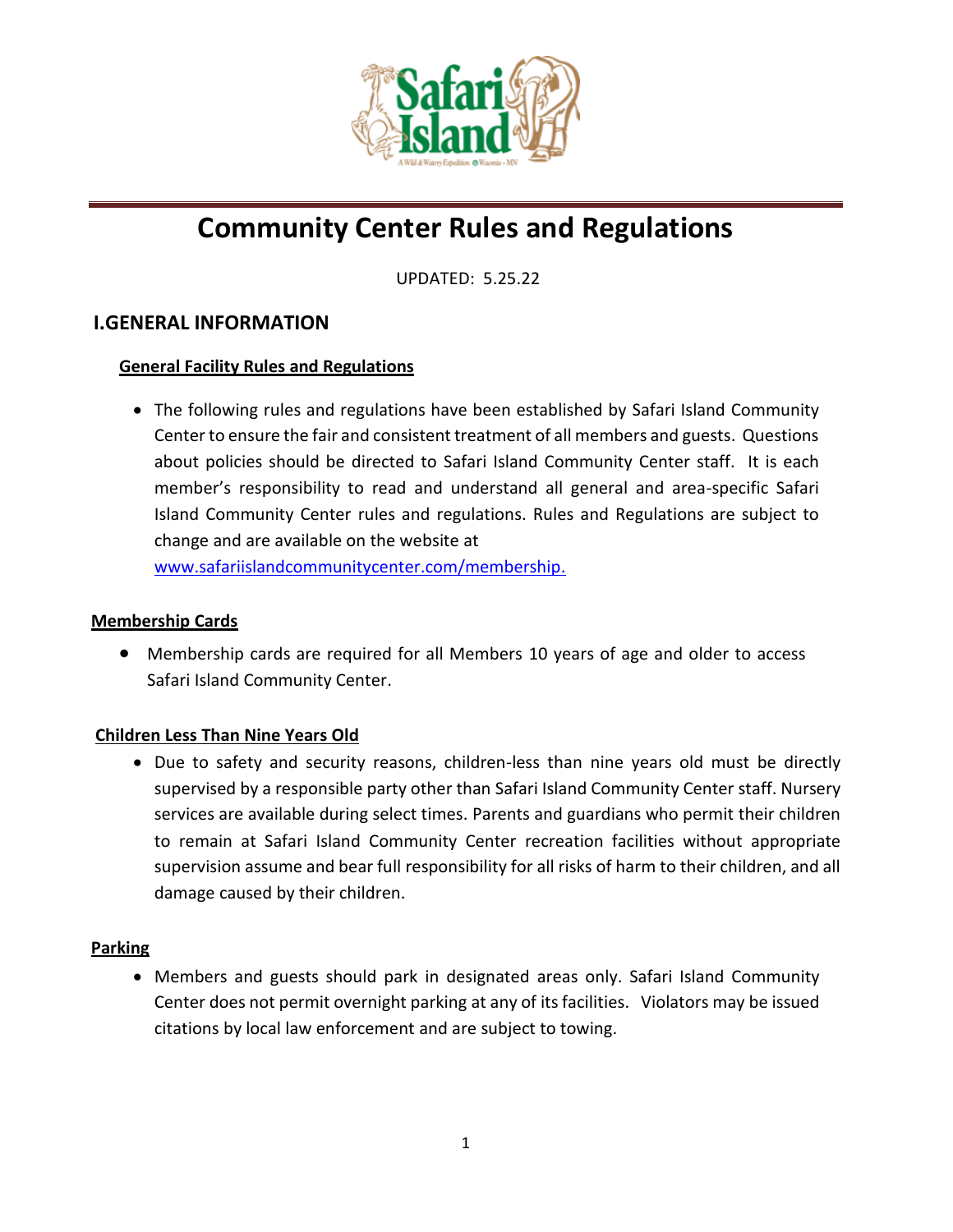

#### **Outside Use**

• All instruction on Safari Island Community Center property must be conducted by Safari Island Community Center employees and contractors only. All other instruction, reimbursed or otherwise, is strictly prohibited. This policy refers to all services offered by Safari Island Community Center. Examples include, but are not limited to, personal training, private swim lessons, and individualized coaching.

# **FACILITY INFORMATION**

## **Entry and Exit**

- Except in case of an emergency, members/guests must always enter and exit the recreation centers through the main entrance doorway. Safari Island Community Center will make reasonable accommodations upon request.
- Anyone entering through others doors or caught allowing people in through other doors will be asked to leave immediately and membership may be revoked.

#### **Hours**

• Please refer to [www.safariislandcommunitycenter.com](http://www.safariislandcommunitycenter.comf/) for current hours.

## **Animals**

• With the exception of trained service animals, animals are not allowed on Safari Island Community Center property. Exceptions may be made for Special Events which include animals and have received prior approval.

#### **Lost and Found**

• The Safari Island Community Center is not responsible for lost or stolen articles. Information concerning lost articles cannot be provided over the phone. All lost articles must be picked up in person. Valuable articles may be picked up from the Supervisor on Duty at the Community Center. Unclaimed articles are donated periodically to a local charity.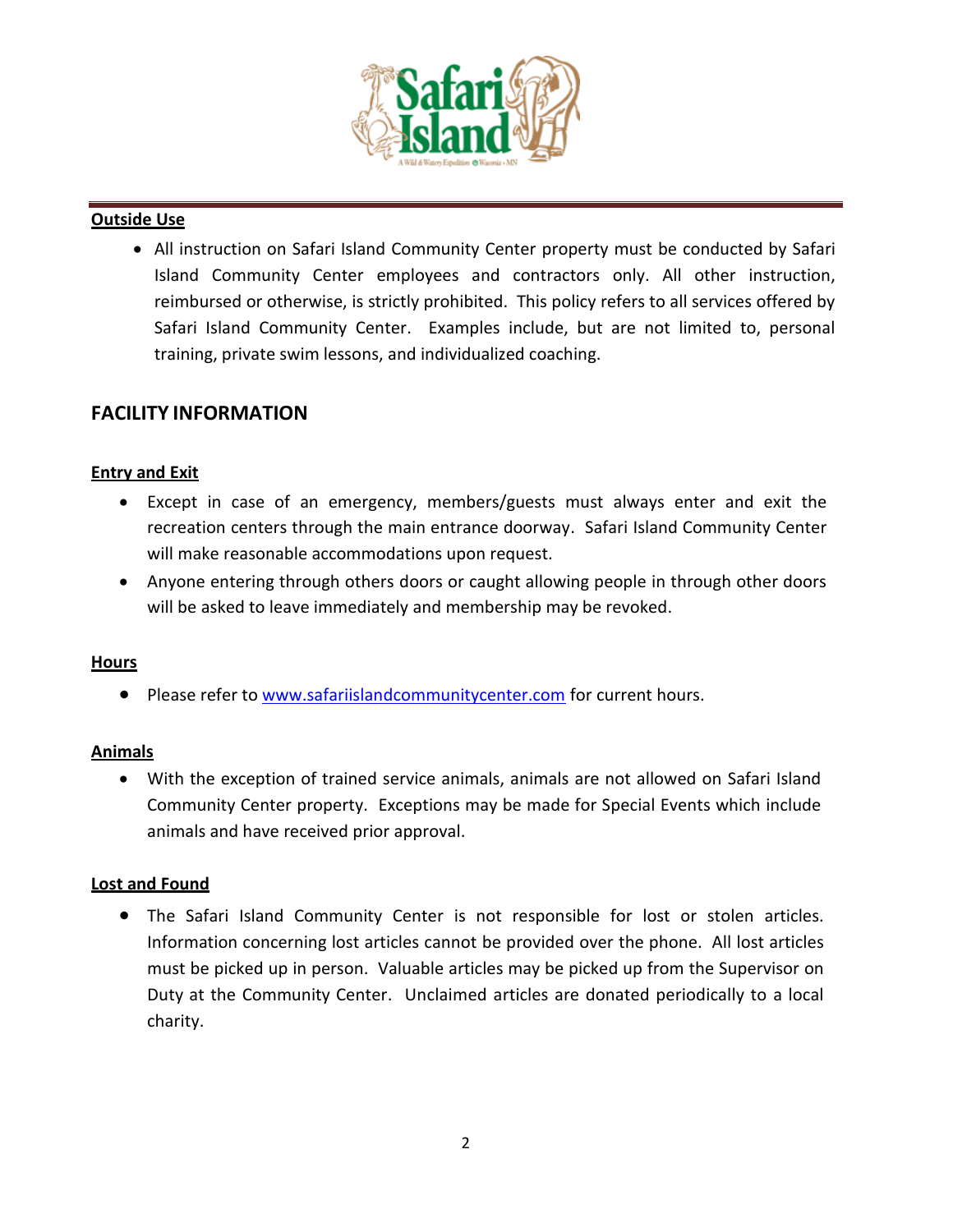

## **Lockers**

• Lockers are for day use only. Locks remaining at the end of each day may be cut off with the contents placed in lost and found. Members are encouraged to use their own locks. Rental locks are also available at the front desk. Please report suspicious individuals or activity immediately. Personal use of cell phones, cameras, and devices that capture pictures or video is prohibited while in the locker rooms, restrooms, or in the family changing rooms.

## **Photos and Videos**

- Members and guests are welcome to take pictures and video of their family and guests only. Photography is prohibited in locker rooms, family changing rooms, and restrooms.
- By enrolling or participating in any program, recreation activity, or event, members and their guests agree that the Safari Island Community Center or any sponsor may subsequently use photos of them for publicity and/or promotional materials such as web sites, posters, or other merchandise. Photos of participants may be used without further obligation or liability.

## **Video Surveillance**

• Safari Island Community Center has surveillance cameras throughout the facility for the purpose of crime prevention, detection, and prosecution of offenders. Individuals using the Safari Island Community Center should not rely upon these cameras for safety purposes. The cameras are used for recording purposes only and are not monitored in real time. Individuals using the Safari Island Community Center should take reasonable precautions to protect their person and property.

# **II. CODE OF CONDUCT**

#### **Conduct**

- Members are expected to behave in a civil and orderly fashion while using the Community Center. Please treat all members, guests and staff with respect.
- Disorderly conduct will result in immediate disciplinary action. Such discipline may include but is not limited to: Facility ejection and/or suspension. If it is necessary to contact law enforcement authorities, a minimum suspension of 30 days from Safari Island Community Center is mandatory. Disciplinary action may result in various forms of suspension and loss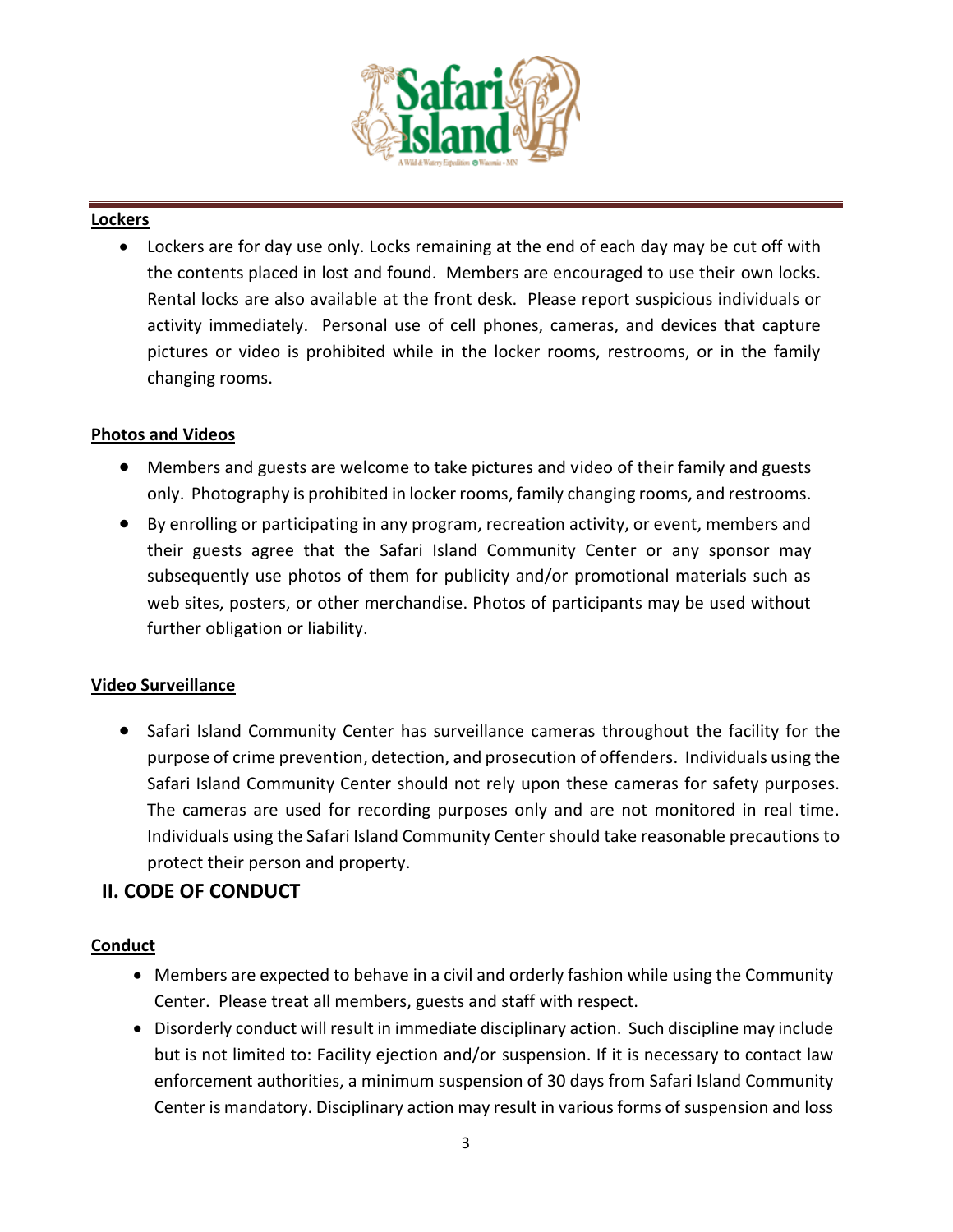

of privileges depending on the circumstances.

## **Disorderly Conduct may include, but is not limited to the following:**

- Threatening, profane, indecent, coercive or disrespectful actions, gestures, words or language to staff or fellow Members.
- Fighting (verbal or physical), scuffling or horseplay within Safari Island Community Center facility.
- Illegal drugs, marijuana, or smoking (including electronic cigarettes or vapor devices) on Safari Island Community Center property.
- Possession of a weapon in Safari Island Community Center is prohibited unless by an on-duty law enforcement officer or persons providing security to Safari Island Community Center.
- Unacceptable loitering on Safari Island Community Center property.
- Failure to obey any directive given by a Safari Island Community Center employee in accordance with the rules and regulations.
- Theft or attempt to remove equipment or items belonging to the Safari Island Community Center, members, or guests.
- Attire that is inappropriate for family and community standards. This may include, but is not limited to, profanity on clothing, inappropriate messages/ language and/ or illegal activities.
- Damage or vandalism to equipment or facility.
- Failure to obey posted safety rules.
- Committing illegal or criminal acts in violation of state, local, or federal laws or regulations.
- Actions or activities that annoy, inconvenience, or endanger the well-being of persons and/or property.

# III.**SPECIFIC AREAS**

The following is information and rules/regulations for specific areas.

## **Aquatics – Pools**

- Showers are recommended before entering a pool or hot tub.
- Community and family appropriate swim attire is required. No cut-offs/shorts allowed.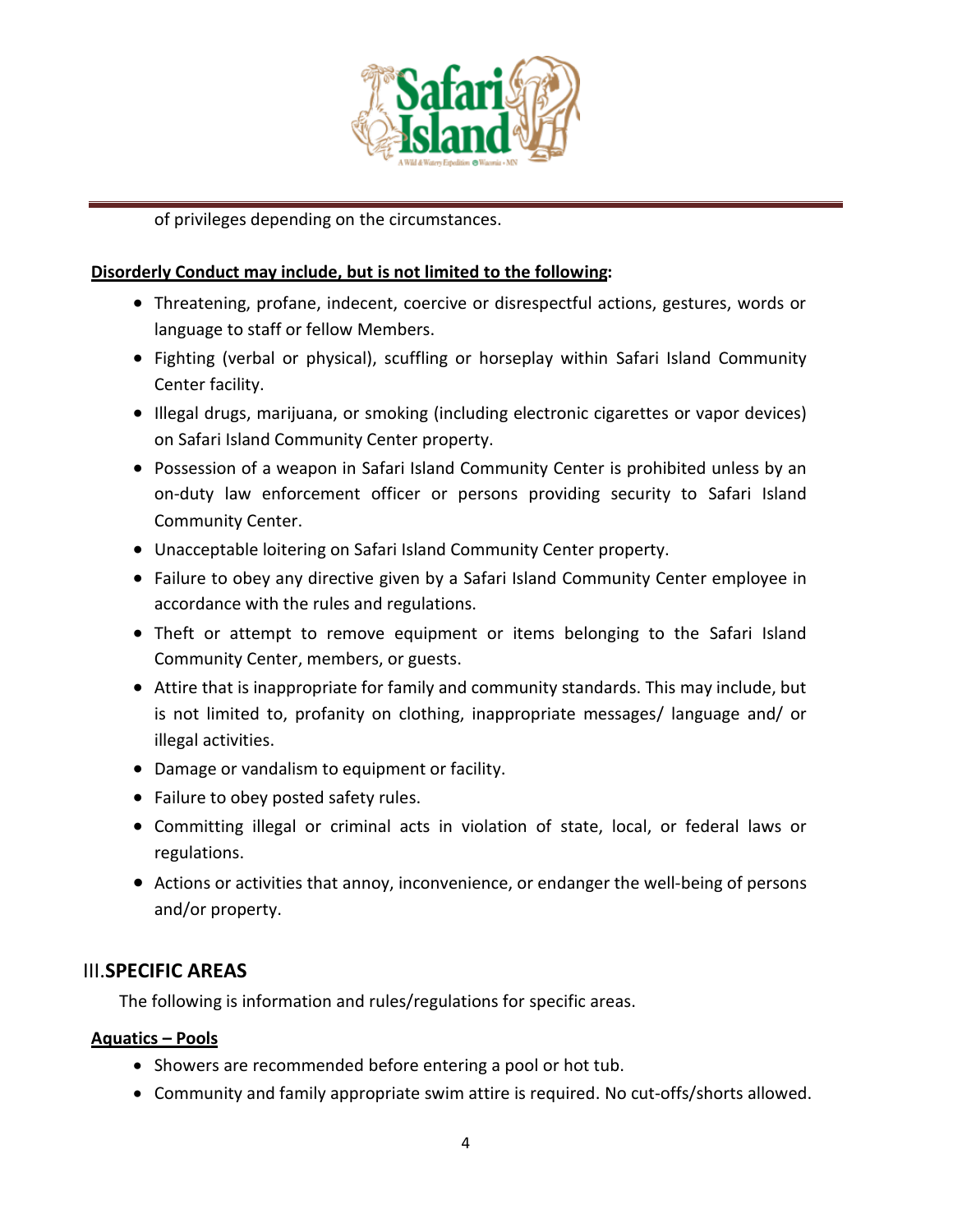

- Children 6 and younger must be supervised by someone 16+ in the water and within close proximity at all times.
- Swim Diapers are required for anyone who is not toilet trained.
- Lap Swimmers must be considerate, courteous, alert, and willing to share lap lanes.
- All pools will be cleared for periodic safety checks, and lifeguard rotation.
- Lifeguard's decisions are final, including ejection from the pool area.
- Please immediately report any problems and/or injuries to a lifeguard.
- Life Jackets are available for day use. Please see a lifeguard for assistance.
- To prevent accidents and maximize safety the following activities are prohibited:
	- o Running on the pool deck.
	- o Standing or sitting on the shoulders of another participant.
	- o Hanging on the safety ropes or lap pool lane lines.
	- o Glass bottles.
	- o No hanging on the pool basketball hoop or backboard.
	- o Twists, back jumps, and somersaults from the pool side.
	- $\circ$  Squirt guns that resemble any type of gun or weapon (regardless of size).
	- o Do not sit on or block the water fountains in the recreation pool.
	- o No standing or jumping on the kickboards.

## **Hot Tubs**

- Must be 15 years old or older to use the hot tub.
- When using hot tubs, common sense and moderate use are recommended.

## **Batting Cages**

- Based on manufacturer's recommendations, only batters 6 years of age and older may use the cages. An adult must accompany all batting cage players under the age of 10.
- A fee is charged to use the batting cages.
- Team and individual reservations are available.
- The pitching machines may pitch balls inside and outside of the strike zone.
- Please be alert at all times.
- Batters must wear closed toe shoes.
- Users assume the inherent risks of batting baseballs and softballs. If users have any question about the use of this device or the inherent risks associated with the use of this device, please ask the front desk before using the batting cages. Safari Island Community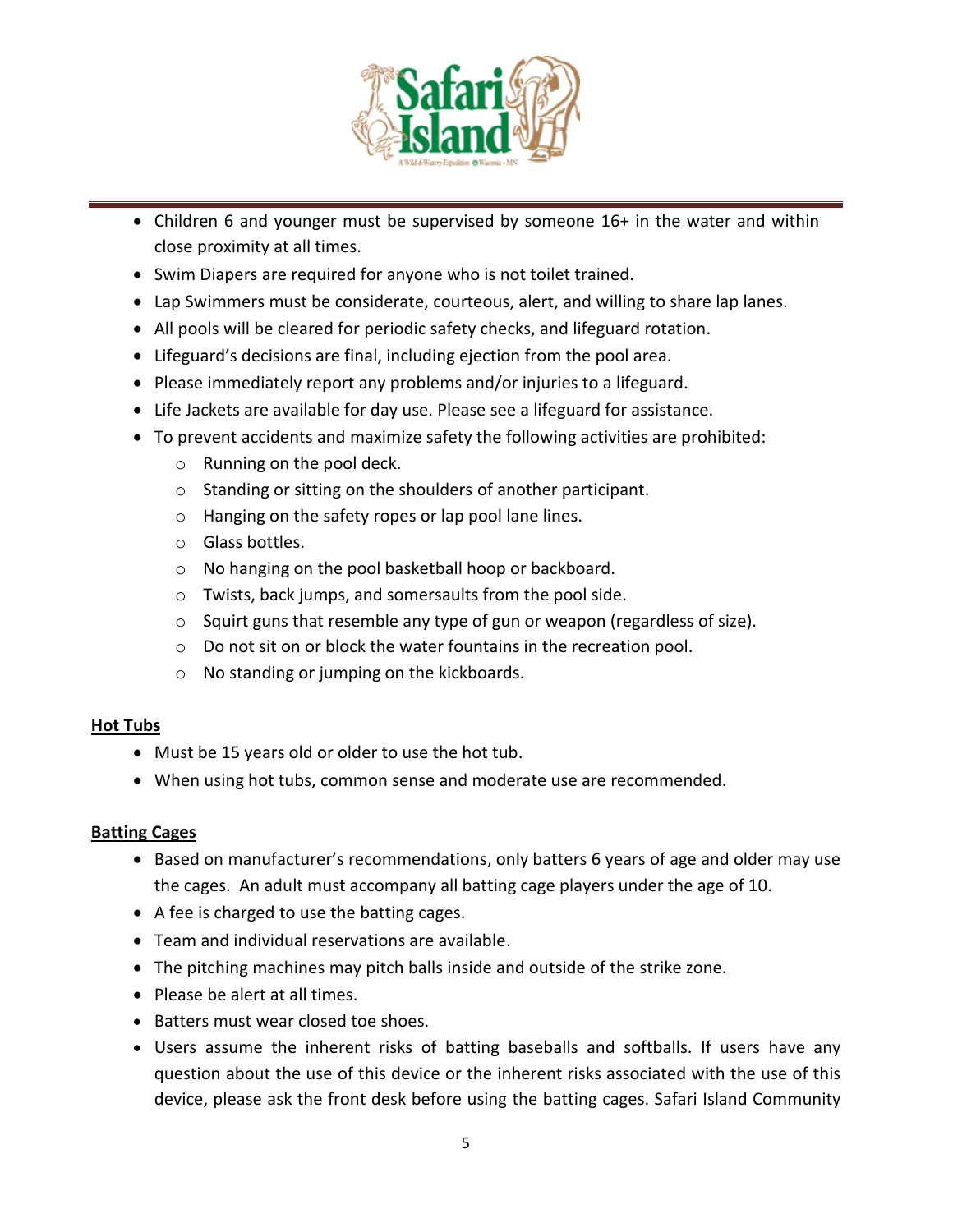

Center is not liable for any resulting injury.

## **Weight Areas**

- Must be 15 years old to exercise alone in the weight room.
- Children 15 years and younger are not allowed to use the exercise equipment.
- Children 15 years and younger are not allowed to sit in the room and do other activities including playing on electronic devices, watch TV, etc. while parent works out.
- Children 13 and 14 years old may use the weight room with parental supervision after completing a youth orientation. Please see the front desk for more details.
- Please do not rest on machines between sets. Be considerate and allow other members to work in.
- Please limit conversations on cell phones while in the weight room.
- Prior to using equipment, read the warning labels and instructions affixed to each machine.
- Return all weight equipment to the proper location when finished.
- Do not slam or drop weights.
- Please wipe off all equipment with wipes.
- Immediately report to Safari Island Community Center staff any piece of equipment that is not functioning properly, so it can be evaluated and serviced promptly. Do not attempt to use or fix any piece of equipment that is not functioning properly.
- Appropriate gym attire and closed toe shoes are required. Any member wearing attire deemed inappropriate by Safari Island Community Center staff will be asked to change or leave the facility.
- If you feel pain, faint, discomfort and/or dizziness, discontinue exercising immediately and notify Safari Island Community Center staff.

## **Nursery**

- Safari Island Community Center offers nursery services for children whose parents/guardians are utilizing the facility or participating in a class / activity offered at the community center.
- Parents must remain in the building at all times while their children are in the Nursery.
- Members may use the services for a maximum of two hours at any one time.
- Safari Island Community Center Nurseries are allergy aware and parents are asked to be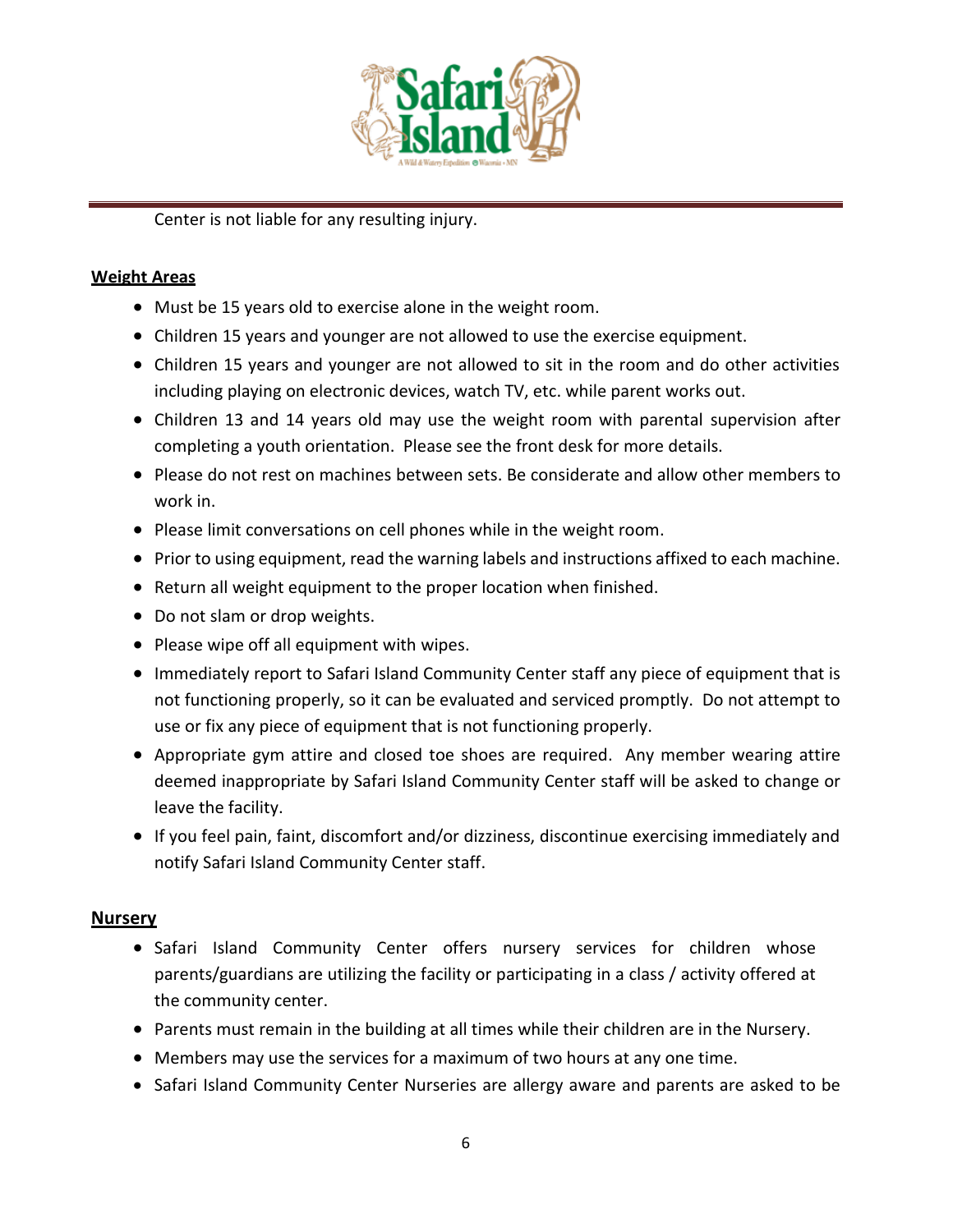

considerate of others who may have peanut allergies. However, the community center is a multi-use facility and there is no guarantee of a peanut free environment.

- For the health of all children and nursery attendants, we ask that sick children not be brought to the nursery. Other arrangements must be made for a child that has a yellow or green nasal discharge, fever, rash, cough, diarrhea, or is vomiting.
- The nursery has a fifteen-minute limit to allow a child to become acquainted with the nursery environment. The parent will be called to the nursery in the event that a child cries for fifteen minutes or more or is being disruptive.
- If a child needs to go to the bathroom or needs a diaper changed, staff will notify parents who are responsible for taking their child to the bathroom or changing their diaper.
- As a safety measure, please make sure to close the door when entering and exiting the nursery.
- To better accommodate the parents using the nursery, we use an ID/sign-in system. A child will not be released until we have seen proper identification.
- Safari Island Community Center is not responsible for personal items left in the nursery.
- The Nursery staff is required to maintain a safe, calm, and fun environment for every child. Unruly or disruptive children negatively impact the Nursery. Behavior that is deemed disruptive includes, but is not limited to, biting, hitting, bullying, and inappropriate language. All incidents will be communicated to the parents and evaluated on a case-bycase basis. Repeat offenses may lead to loss of nursery privileges.

## **Track**

- The Track is available to all Members 10 years of age and older. Horseplay is strictly forbidden. To maintain safety and reduce the risk of injury, members 9 years of age and younger must be directly accompanied and supervised by an adult. All posted rules must be followed.
- Individual walkers must walk single file on the inside lanes allowing adequate room for others to pass on the outside lanes. Walkers should position themselves on the inside lanes and joggers/runners on the outside two lanes. Joggers have the right-of-way.
- The track is not a viewing or spectator area for the gymnasium.
- Running direction is patterned to help reduce leg stress associated with running tight turns.
- Please do not spit on floors or walls.
- Strollers are permitted on the running track (wheels must be clean).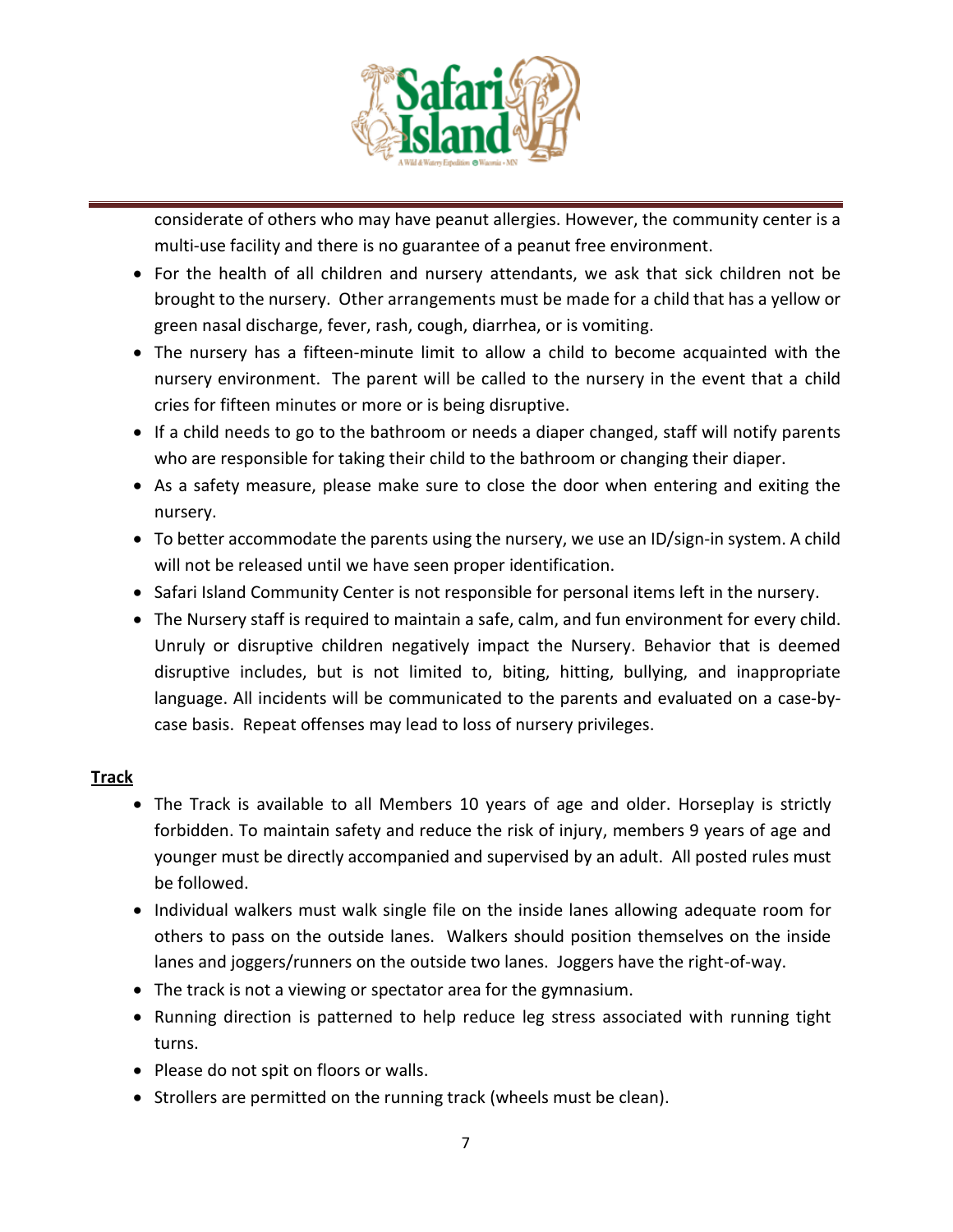

• Appropriate gym attire, shirts and shoes are required.

## **Open Gym**

- Children 10 years and younger must be with a responsible person who is 16+ with direct supervision.
- Check the monthly gym schedules for specific times and locations.
- Teams and related coaches are prohibited unless reserving gym space for your team.
- Fighting and/or intent to injure other participants may result in immediate ejection and /or suspension.
- Dunking or hanging on rims/nets is prohibited.
- No shooting at an excessive length (1/2 court to full court).

## IV. **ENFORCEMENT OF RULES**

- For the benefit and safety of all members, the Safari Island Community Center Staff is required to enforce the rules and regulations outlined in this document.
- In the event of disruptive behavior, staff will request any party to cease said conduct. If the offending party fails to cease said conduct after such request, the supervisor/manager is authorized to eject the party from the facility and use all reasonable means that he or she deems necessary to end such conduct, including but not limited to, having the offending party removed from the facility by the police and barred from further activity.
- All suspensions will be reviewed by the General Manager and be issued on a case-by-case basis.

# V.**LIABILITY**

- Neither the Safari Island Community Center nor its representatives accept any responsibility for ill health or injury sustained while participating in any of the programs or activities, or by using Safari Island Community Center. Participation is on a voluntary basis.
- There is a risk of injury or harm to those that participate. Each participant assumes all risk of harm or injury resulting in such activity by participant.
- If an injury does occur, it should be reported to the Shift Lead on Duty immediately.